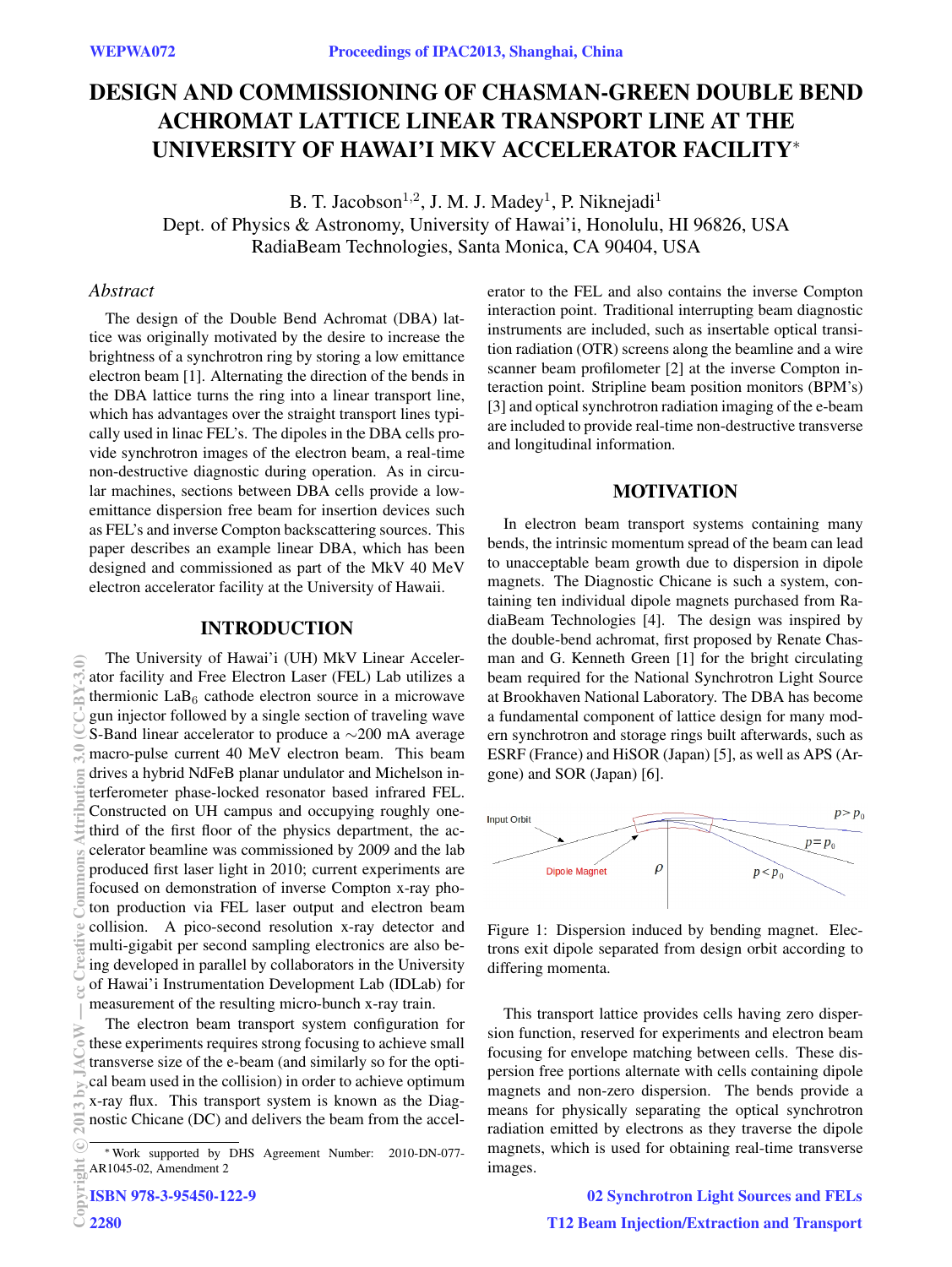

Figure 2: Dispersion correction by quadrupole magnet. Electrons of all momenta exit second dipole on design orbit.

#### SYSTEM DESIGN

The original model proposed by Chasman and Green used a single quadrupole placed at the center of the drift section separating two identical dipoles. As the beam travels through the first bend, particles having a momentum  $p \neq p_0$ , where  $p_0$  is the momentum of the design orbit, exit the dipole magnet off-axis and off-angle (see Fig. 1). This leads to a beam expansion, horizontal separation of electrons according to their energy, and an effective growth in the beam's emittance. The quadrupole located at the symmetry point of the cell midway between the dipoles, is operated such that it is focusing in the bend plane, and when set correctly, re-images the off-energy electrons back onto the design orbit at the exit of the second dipole (see Fig. 2). The DBA cell is a key tool for compensating for the dispersion induced by bending magnets.



Figure 3: Chasman-Green DBA lattice for traditional ring configuration.



Figure 4: Chasman-Green DBA lattice for UH linear transport Diagnostic Chicane adaptation.

The momentum dependence of the transport system can be characterized by the dispersion vector D, which tracks a particle that has a fractional momentum difference of  $\delta \equiv$  $\frac{p-p_0}{p_0}$  = 1. In the language of general first order transport [7, 8], the 6-D dispersion vector is given by  $\mathbf{D} = (D_x, D'_x, 0, 0, 0, 1) \equiv (D, D', 1)$ , neglecting path length differences and assuming only horizontal bending. In this case [5, 6], the components of the dispersion vector obey the inhomogeneous differential equation:

$$
D''(s) + \frac{1}{\rho^2}D(s) = \frac{1}{\rho}
$$
 (1)

where s is the longitudinal coordinate,  $\rho$  is the bend radius, and corresponding total deflection angle  $\alpha = s/\rho$ . If the dispersion function and its derivative are zero at the entrance of a bending magnet, at the output of the bend these functions are given by:

$$
D_{out} = \rho(1 - \cos \alpha) \tag{2}
$$

$$
D'_{out} = \sin \alpha \tag{3}
$$

which are determined completely by the geometry of the bend.

In the drift separating the first dipole and the central quadrupole, the dispersion ray travels at an angle from the design orbit of  $\theta = D'_{out}$ . From the symmetry of the system, the quadrupole must deflect this ray by an angle  $\Delta\theta = -2D'_{out}$ . This is the condition for the dispersion ray to exit the second dipole along the design orbit. For a thinlens, the required focal length  $f$  for a given drift length  $L$ between the dipole exit and the quadrupole center is:

$$
f = \frac{\rho(1 - \cos \alpha) + L \sin \alpha}{2 \sin \alpha} \tag{4}
$$

For small bending angles, this reduces to [6]:

$$
f \approx \frac{L_{bend}}{4} + \frac{L}{2} \tag{5}
$$

with  $L_{bend}$  the arc-length in the dipole.

Although first developed for circular machines where all the bends are in the same direction and have a sum of 360°, the analysis is equally valid in the case of alternating bends as in a chicane. Figure 5 shows the dispersion function and its derivative for the Diagnostic Chicane. The qualitative difference between this plot and a similar plot for a synchrotron ring is that the sign of the dispersion alternates with each Double Bend Achromat section.

The bend angles and drift lengths of the DBA sections of the DC are determined by many factors, including the orientation angle of the focusing sections, the availability of space in the lab, and the as-built x-ray extraction hole bored through the radiation shielding. With the geometry for the Diagnostic Chicane determined by these constraints, the dispersion correcting quadrupole focal lengths (and hence gradients and drive currents) can be calculated by equation (4). Alternatively, the quadrupole gradient can be found using the exact version of equation (4), as calculated by simulation software package PBOLab [9] using TRANSPORT

Attribution 3.0  $(CCEY-3.0)$ 

೮

5

T12 Beam Injection/Extraction and Transport

02 Synchrotron Light Sources and FELs